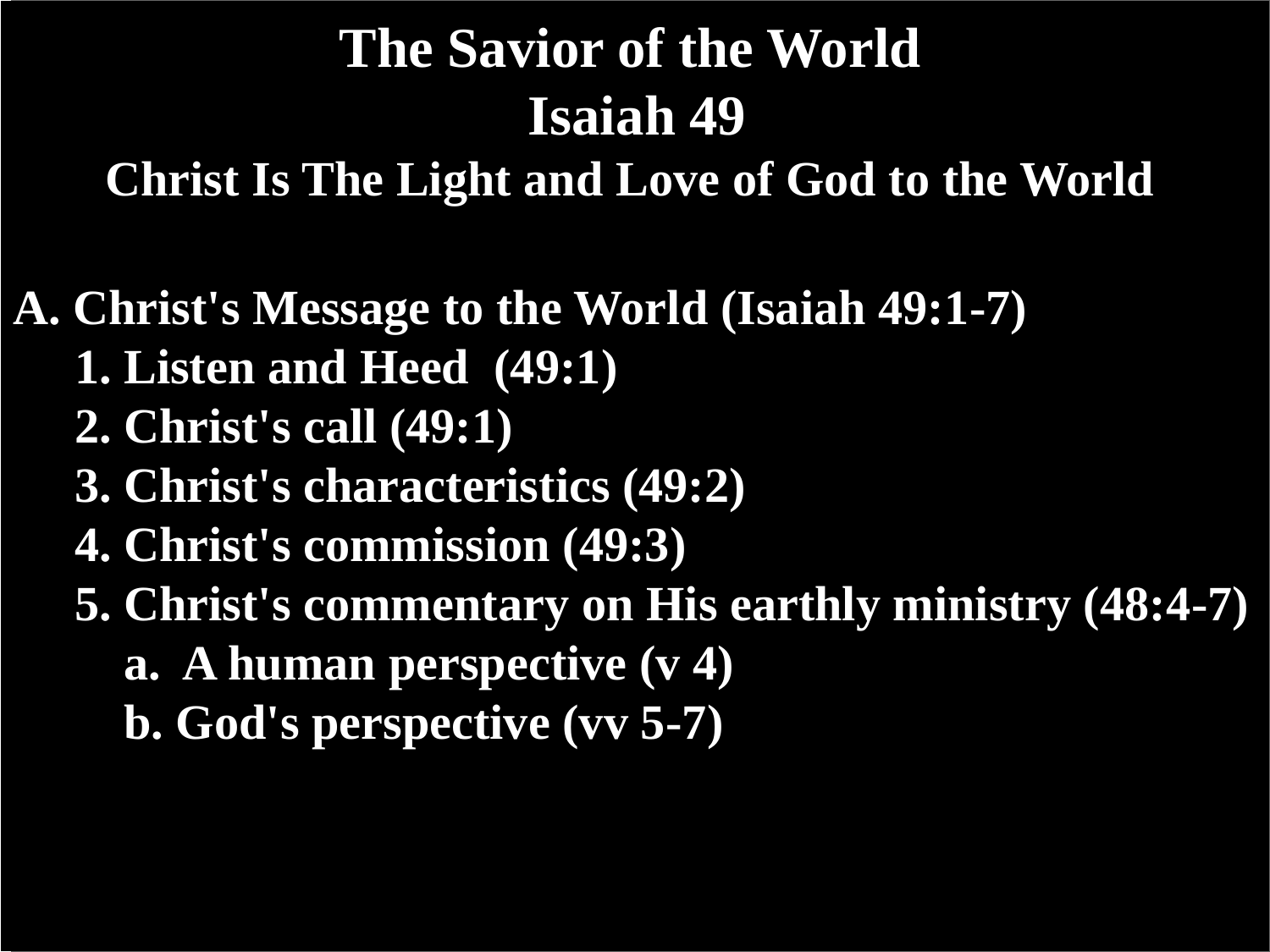# **The Savior of the World Isaiah 49**

**Christ Is The Light and Love of God to the World**

**B. Christ's Message to Israel (Isaiah 49:8-14)**

- **1. I am your covenant (49:8)**
- **2. I am your redemption (49:9)**
- **3. I am your provision (49:10)**
- **4. I am your way (49:11)**
- **5. I will gather you together (49:12)**
- **6. I am your hope in your hopelessness (49:13-14)**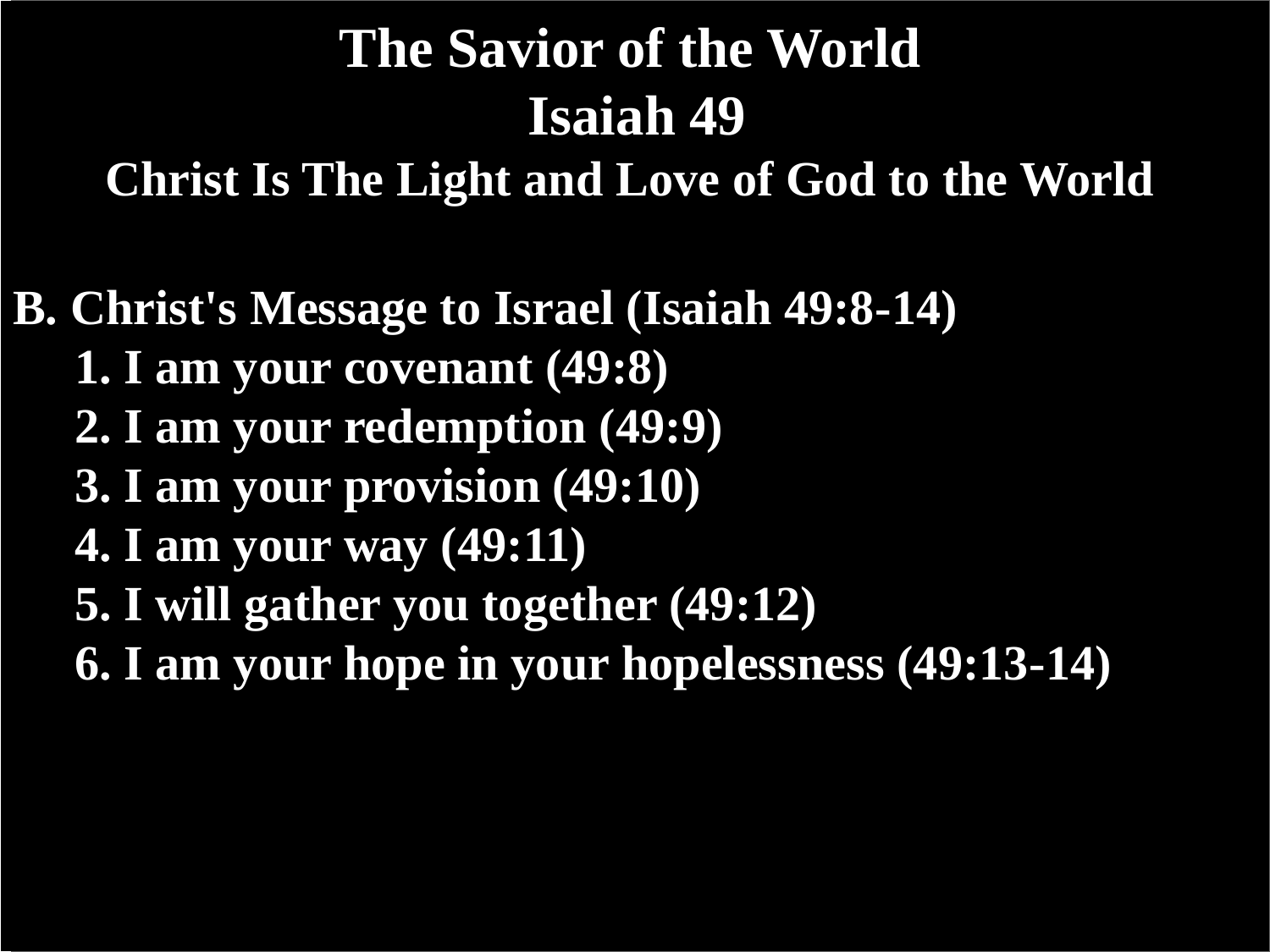# **The Savior of the World Isaiah 49**

**Christ Is The Light and Love of God to the World**

**C. God's Assurance to Israel (Isaiah 49:15-26)**

- **1. I will remember you (49:15-16)**
- **2. I will deliver you (49:17)**
- **3. I will clothe you (49:18)**
- **4. I will expand your borders (49:19-20)**
- **5. I will restore you (49:21-26)**
	- **a. Israel's question - Where did these children come from? (v 21)**
	- **b. God's response - Nine promises (vv 22-26)**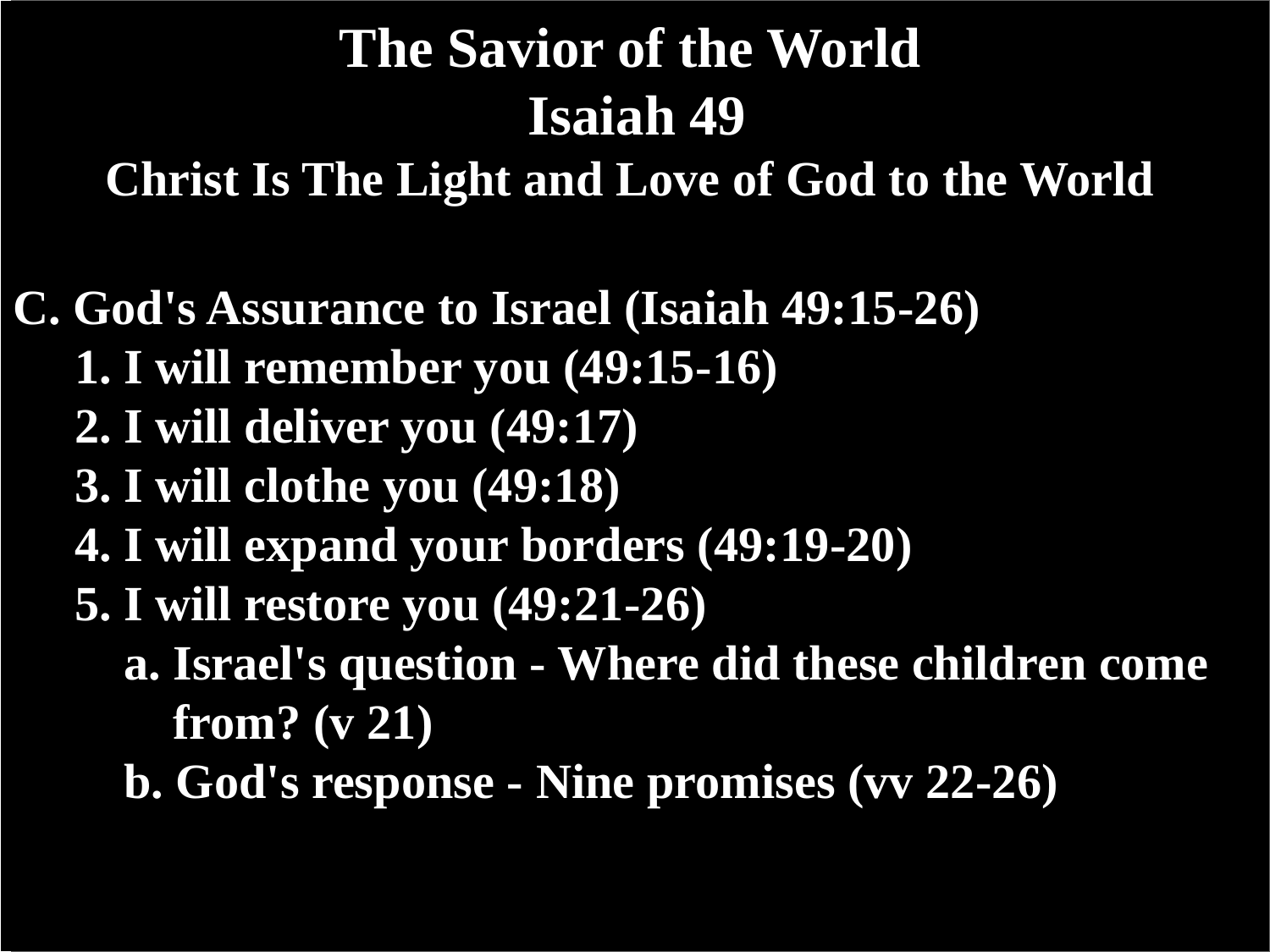#### **The Root of Trouble Isaiah 50**

#### **Those who reject Christ are rejected by God**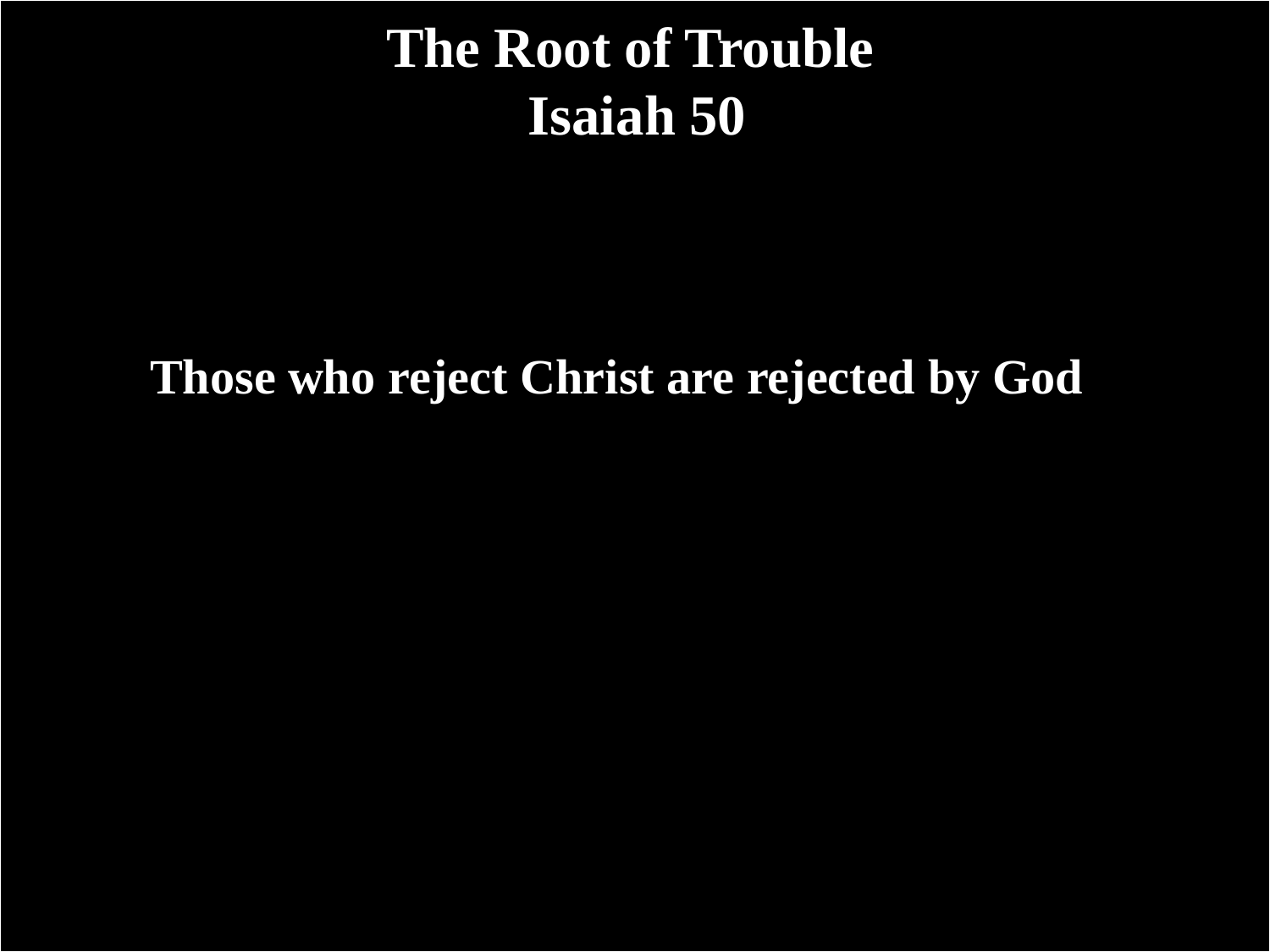#### **I. The "Divorce" of Israel by God (Isaiah 50:1)**

**Deuteronomy 24:1**

**When a man hath taken a wife, and married her, and it come to pass that she find no favour in his eyes, because he hath found some uncleanness in her: then let him write her a bill of divorcement, and give it in her hand, and send her out of his house.**

#### **Jeremiah 3:8**

**And I saw, when for all the causes whereby backsliding Israel committed adultery I had put her away, and given her a bill of divorce; yet her treacherous sister Judah feared not, but went and played the harlot also.**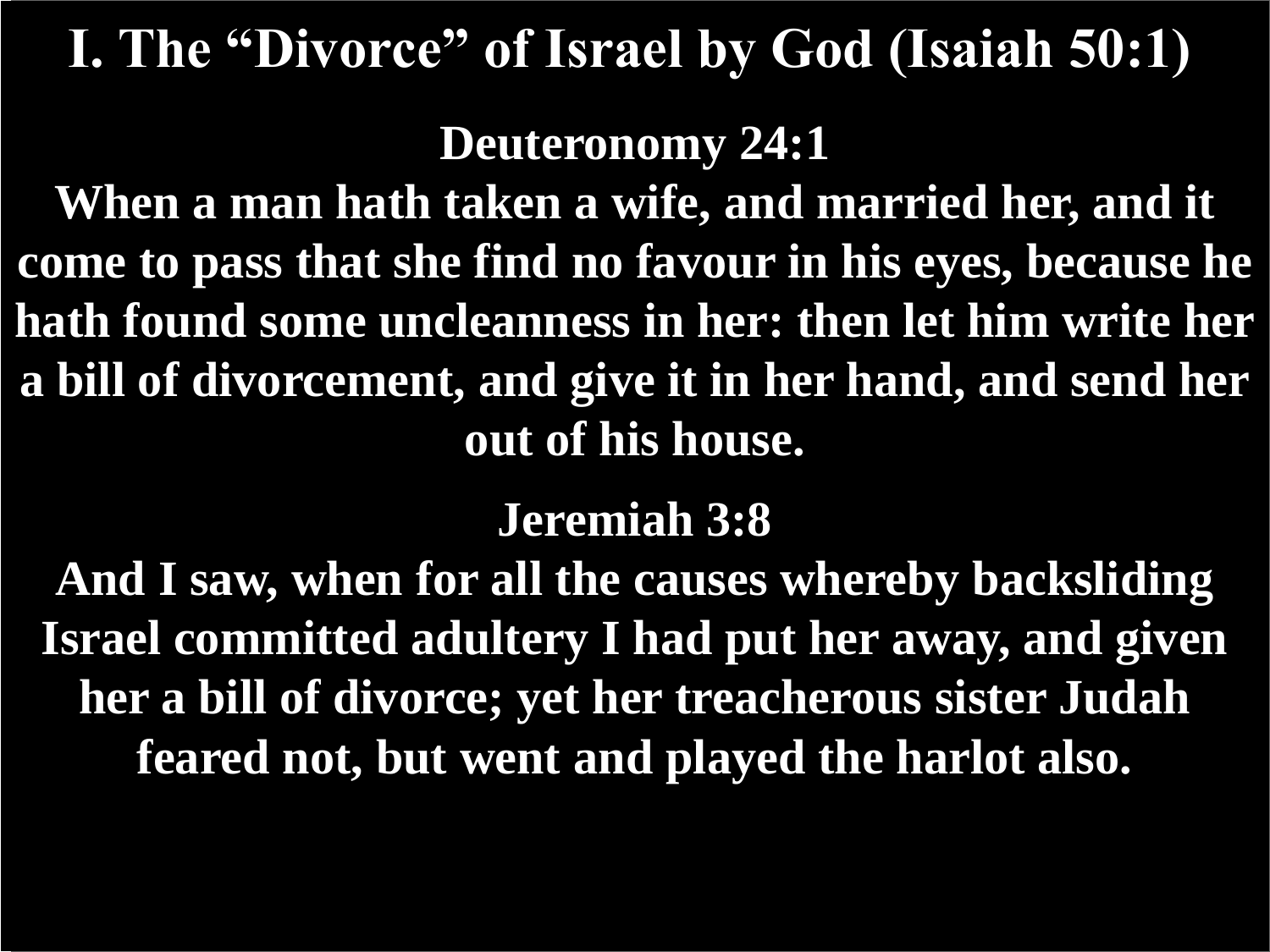#### **I. The "Divorce" of Israel (Isaiah 50:1)**

**Isaiah 50:1**

**Thus saith the LORD, Where is the bill of your mother's divorcement, whom I have put away? or which of my creditors is it to whom I have sold you? Behold, for your iniquities have ye sold yourselves, and for your transgressions is your mother put away.**

- **A. "Show" the divorce papers**
- **B. You put yourself "away"**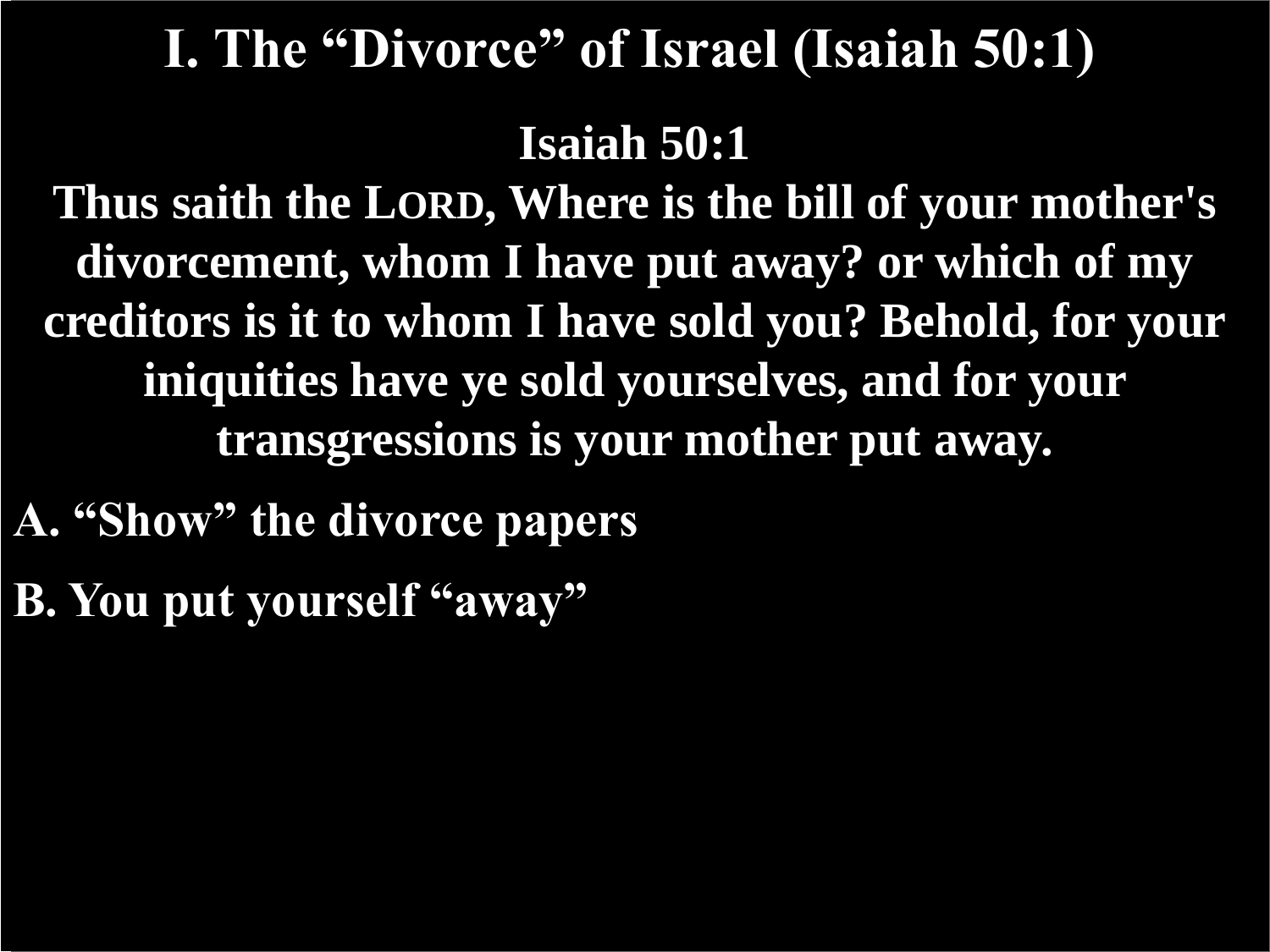#### **I. The "Divorce" of Israel (Isaiah 50:1)**

- **C. God does not break His covenant Isaiah 54:6-7**
- **6 For the LORD hath called thee as a woman forsaken and grieved in spirit, and a wife of youth, when thou wast refused, saith thy God.**
- **7 For a small moment have I forsaken thee; but with great mercies will I gather thee.**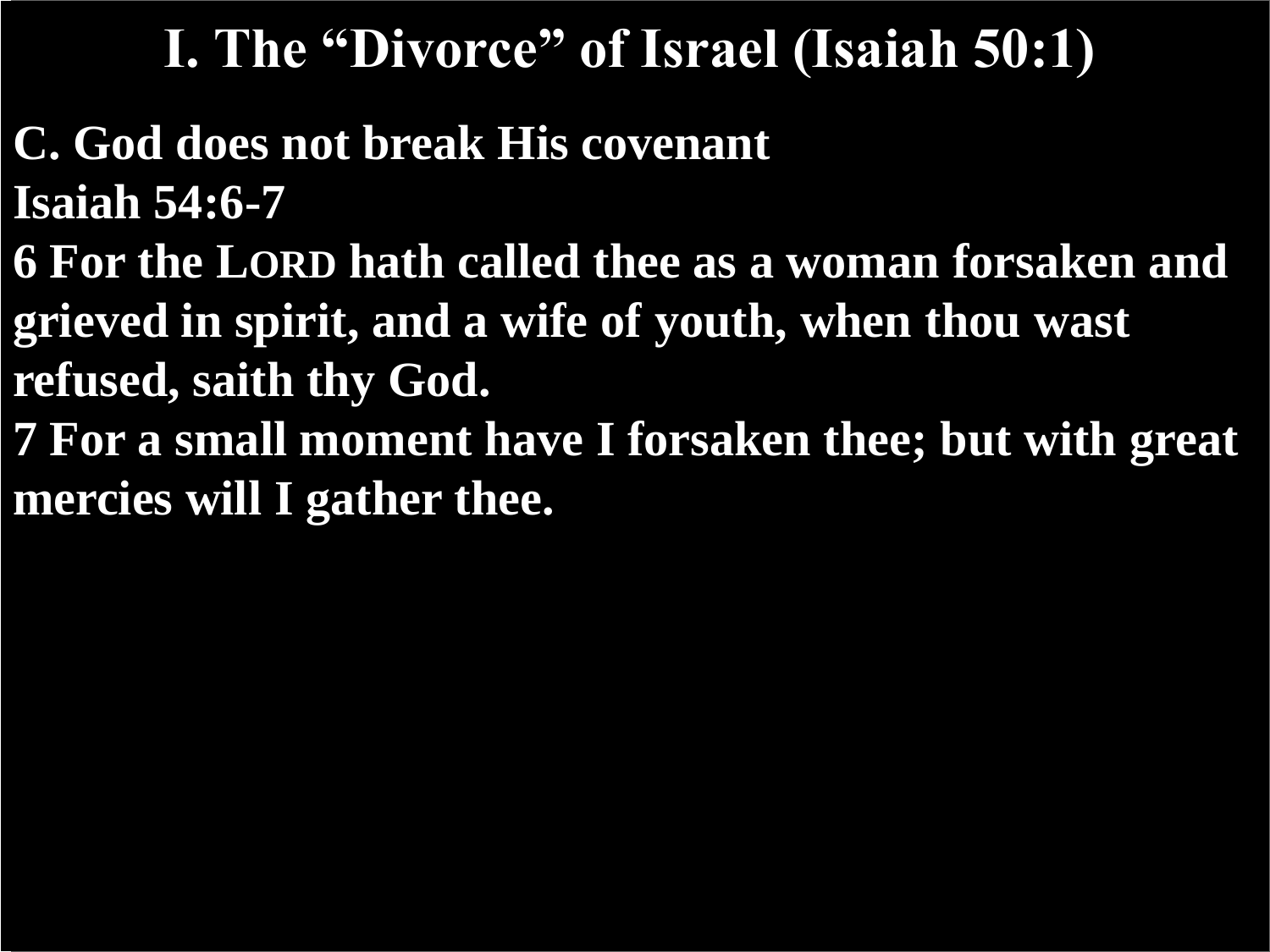#### **II. The Denial Of The Faithful One (Isaiah 50:2-3)**

#### **Isaiah 50:2-3**

- **2 Wherefore, when I came, was there no man? when I called, was there none to answer? Is my hand shortened at all, that it cannot redeem? or have I no power to deliver? behold, at my rebuke I dry up the sea, I make the rivers a wilderness: their fish stinketh, because there is no water, and dieth for thirst.**
- **3 I clothe the heavens with blackness, and I make sackcloth their covering.**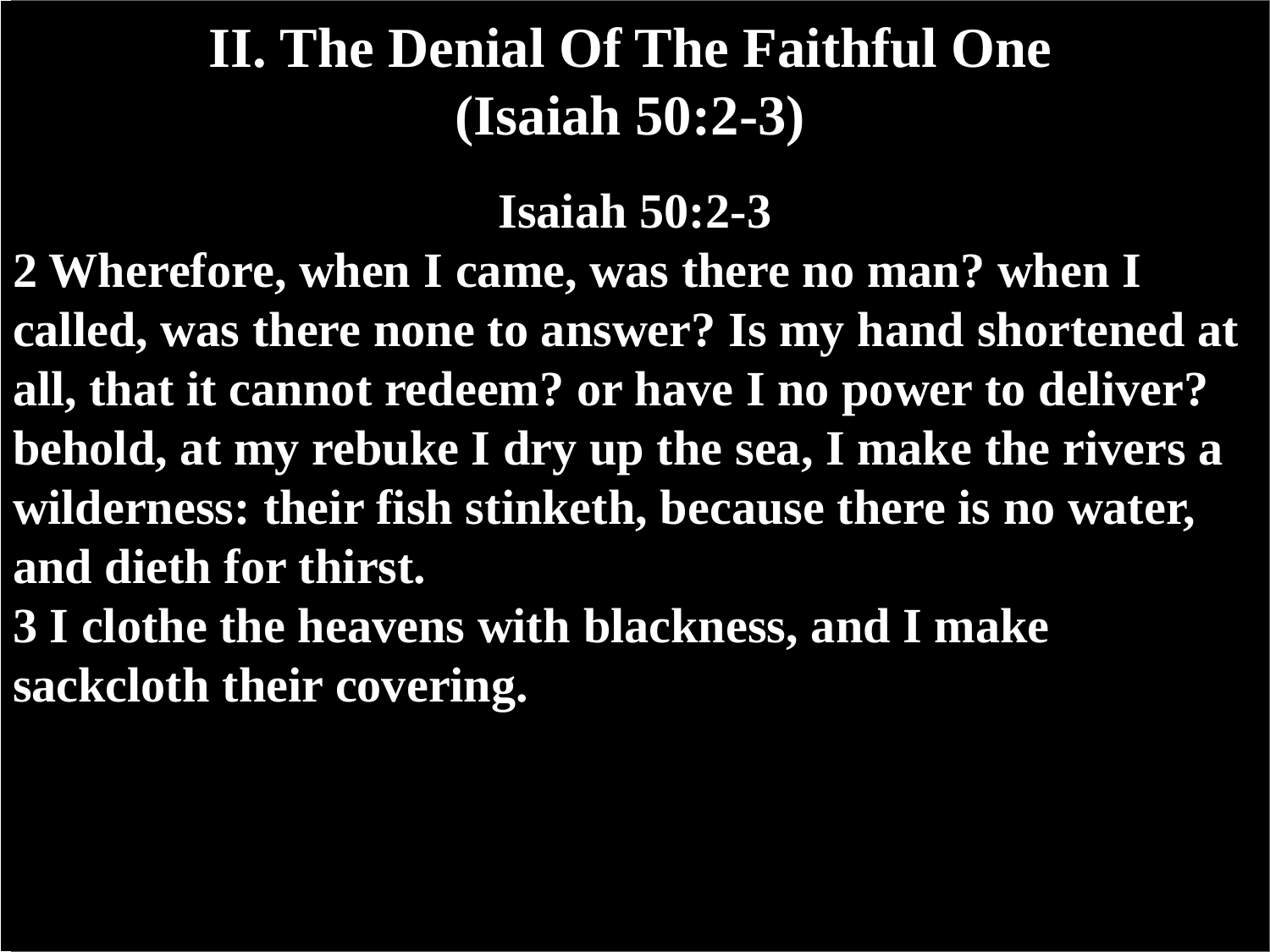**A. Christ's message - God's truth (50:4-5) Isaiah 50:4-5**

**4 The Lord GOD hath given me the tongue of the learned, that I should know how to speak a word in season to him that is weary: he wakeneth morning by morning, he wakeneth mine ear to hear as the learned. 5 The Lord GOD hath opened mine ear, and I was not rebellious, neither turned away back.**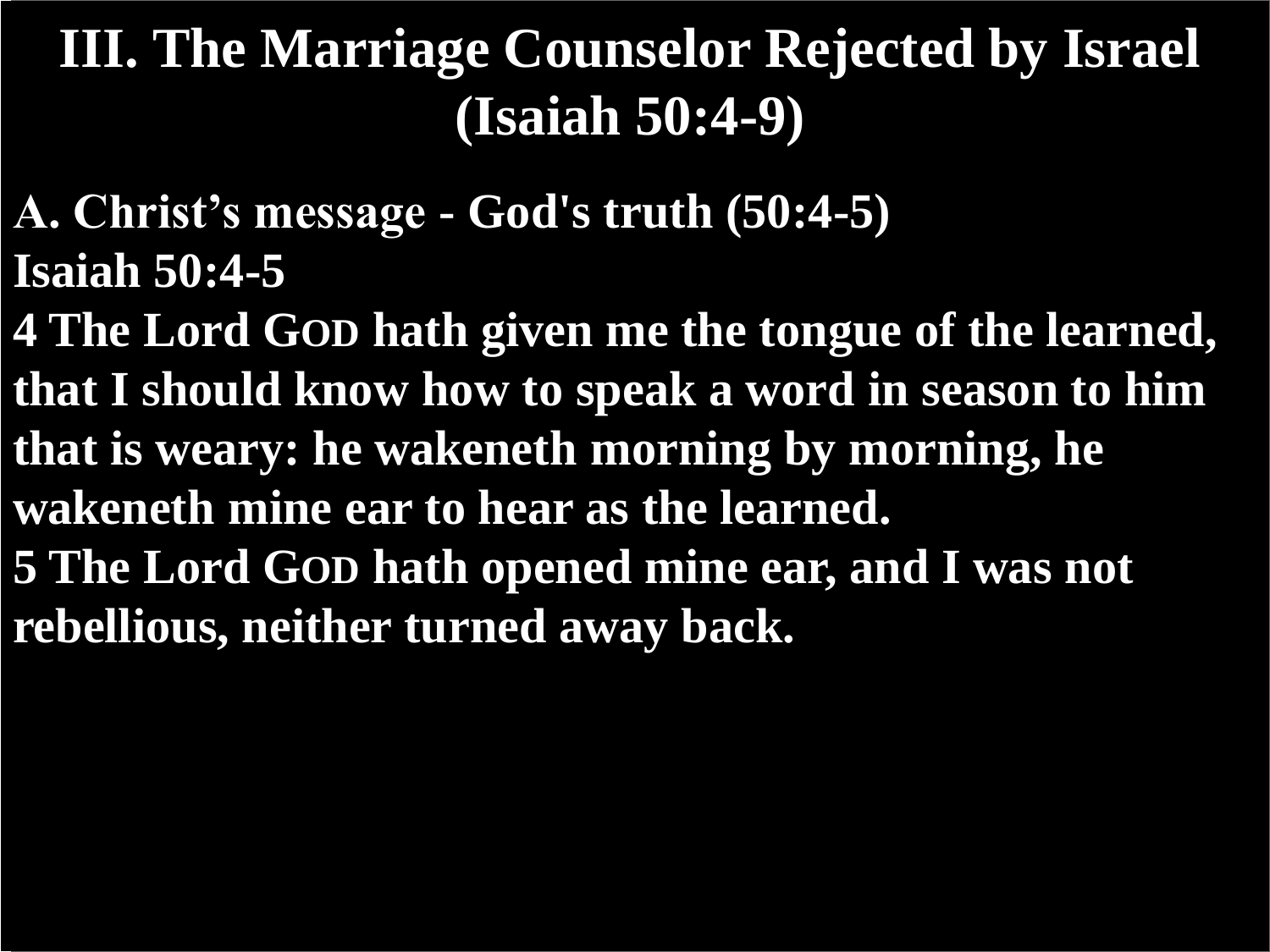**B. Christ's treatment - Persecution (50:6) Isaiah 50:6**

**I gave my back to the smiters, and my cheeks to them that plucked off the hair: I hid not my face from shame and spitting.**

**Matthew 26:67**

**Then did they spit in his face, and buffeted him; and others smote him with the palms of their hands,**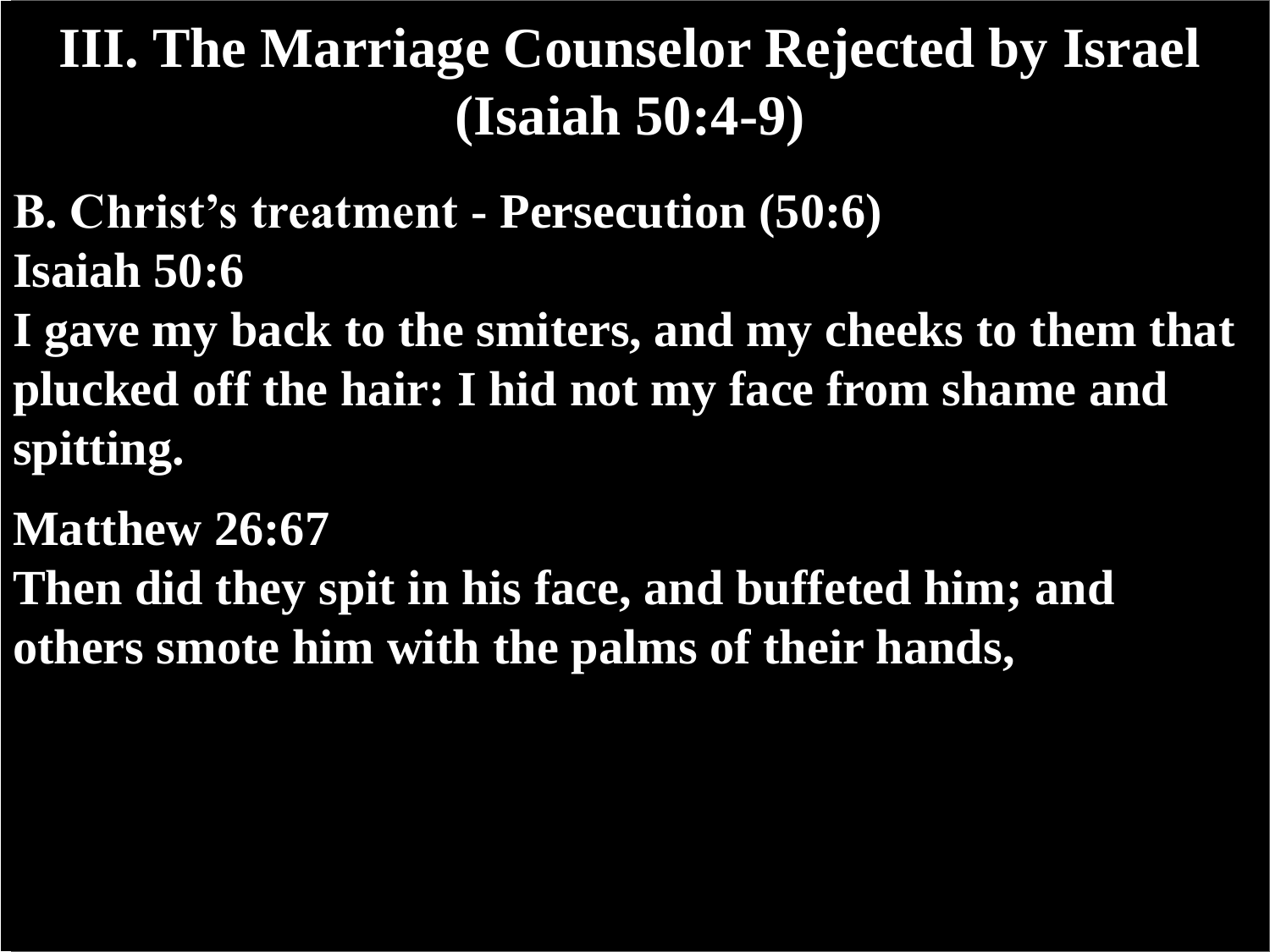- **C. Christ's patience - Hope in God (50:7-9)**
	- **1. For help before the judgment (v 7)**
- **Isaiah 50:7**
- **For the Lord GOD will help me; therefore shall I not be confounded: therefore have I set my face like a flint, and I know that I shall not be ashamed.**
- **Luke 9:51**
- **And it came to pass, when the time was come that he should be received up, he stedfastly set his face to go to Jerusalem,**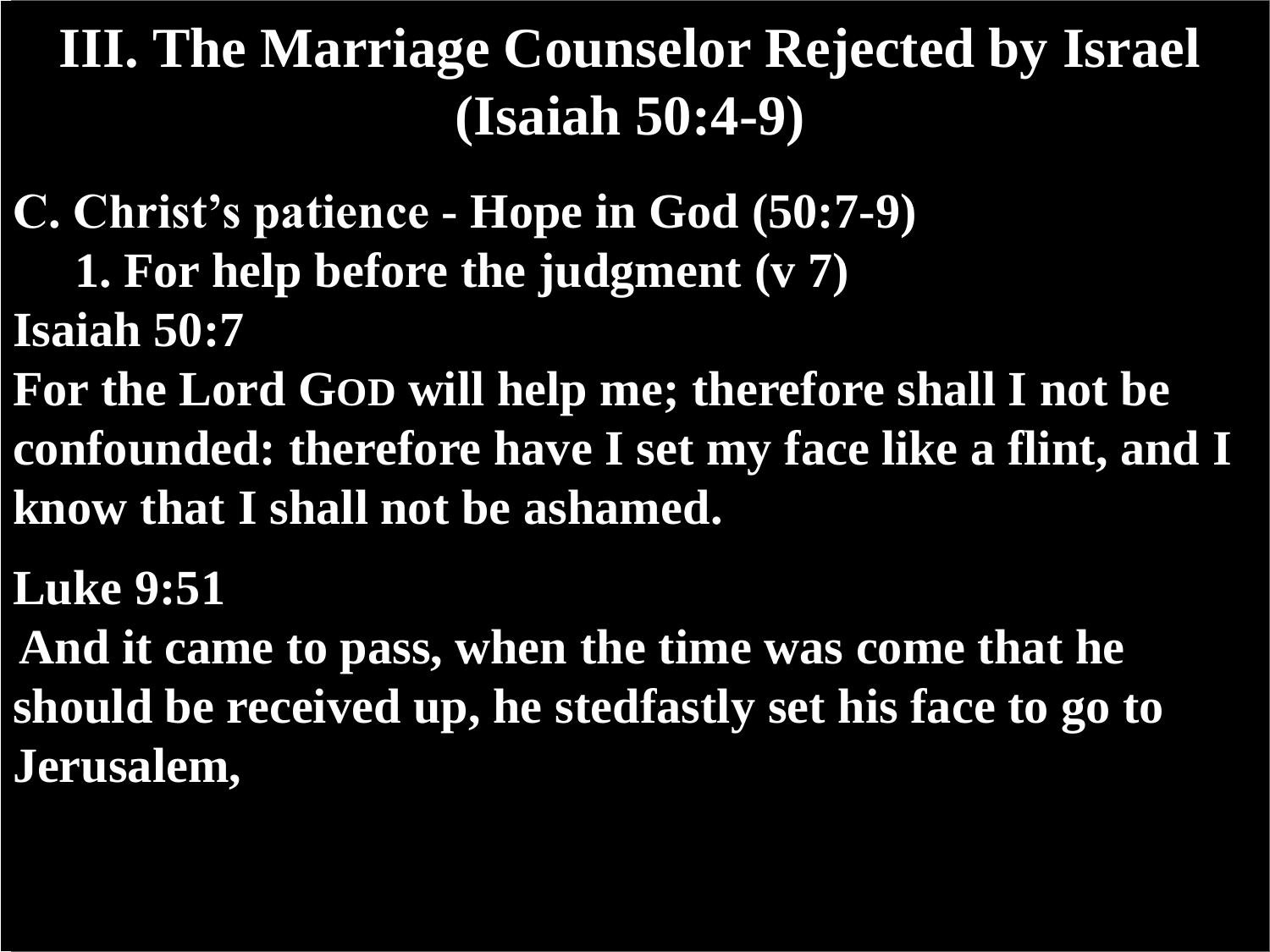**C. Christ's patience - Hope in God (50:7-9)**

 **2. For justification through the judgment (v 8) Isaiah 50:8**

**He is near that justifieth me; who will contend with me? let us stand together: who is mine adversary? let him come near to me.**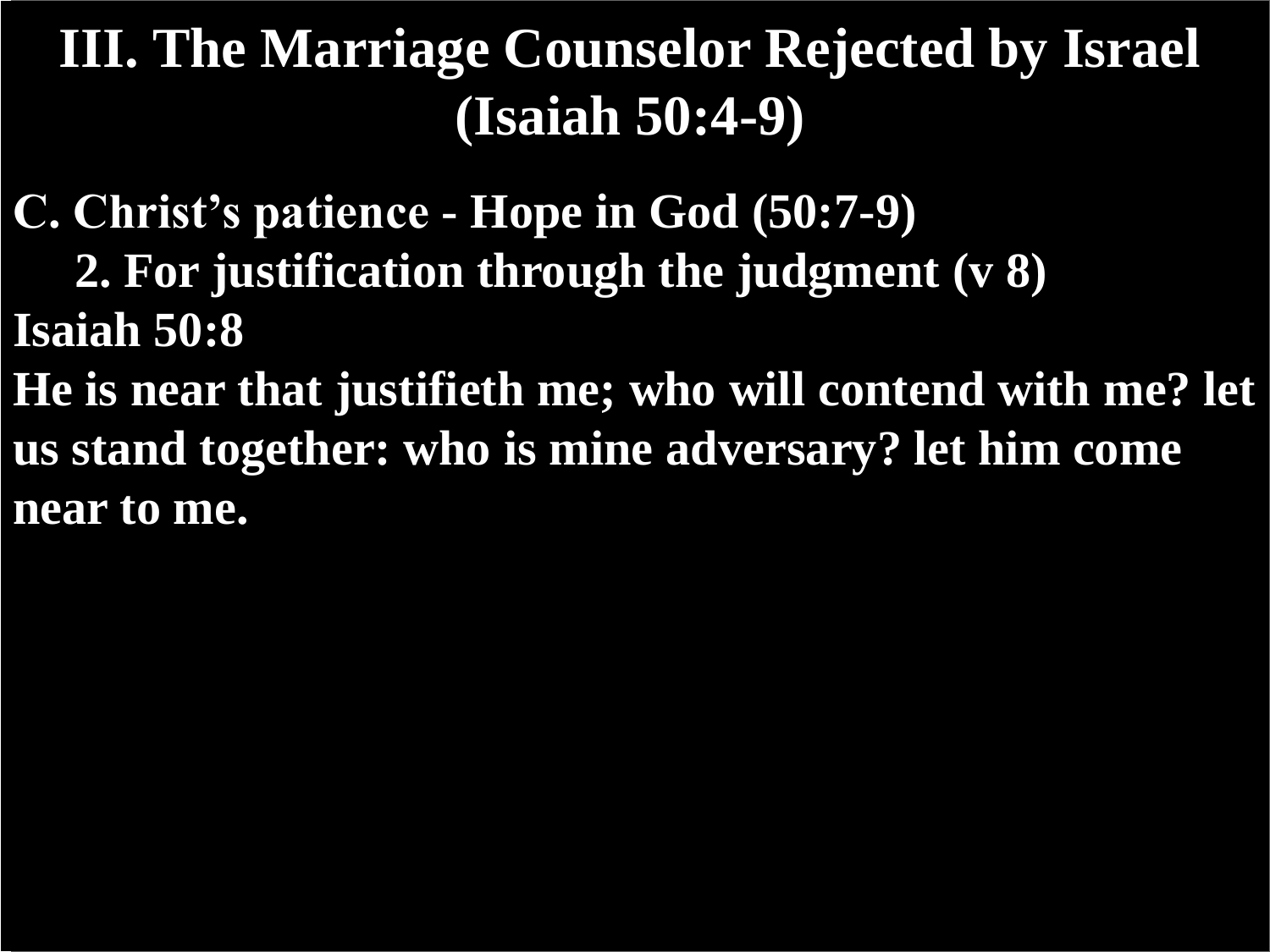- **C. Christ's patience - Hope in God (50:7-9)**
	- **3. For victory after the judgment (v 9)**
- **Isaiah 50:9**
- **Behold, the Lord GOD will help me; who is he that shall condemn me? lo, they all shall wax old as a garment; the moth shall eat them up.**
- **Hebrews 13:6**
- **So that we may boldly say, The Lord is my helper, and I will not fear what man shall do unto me.**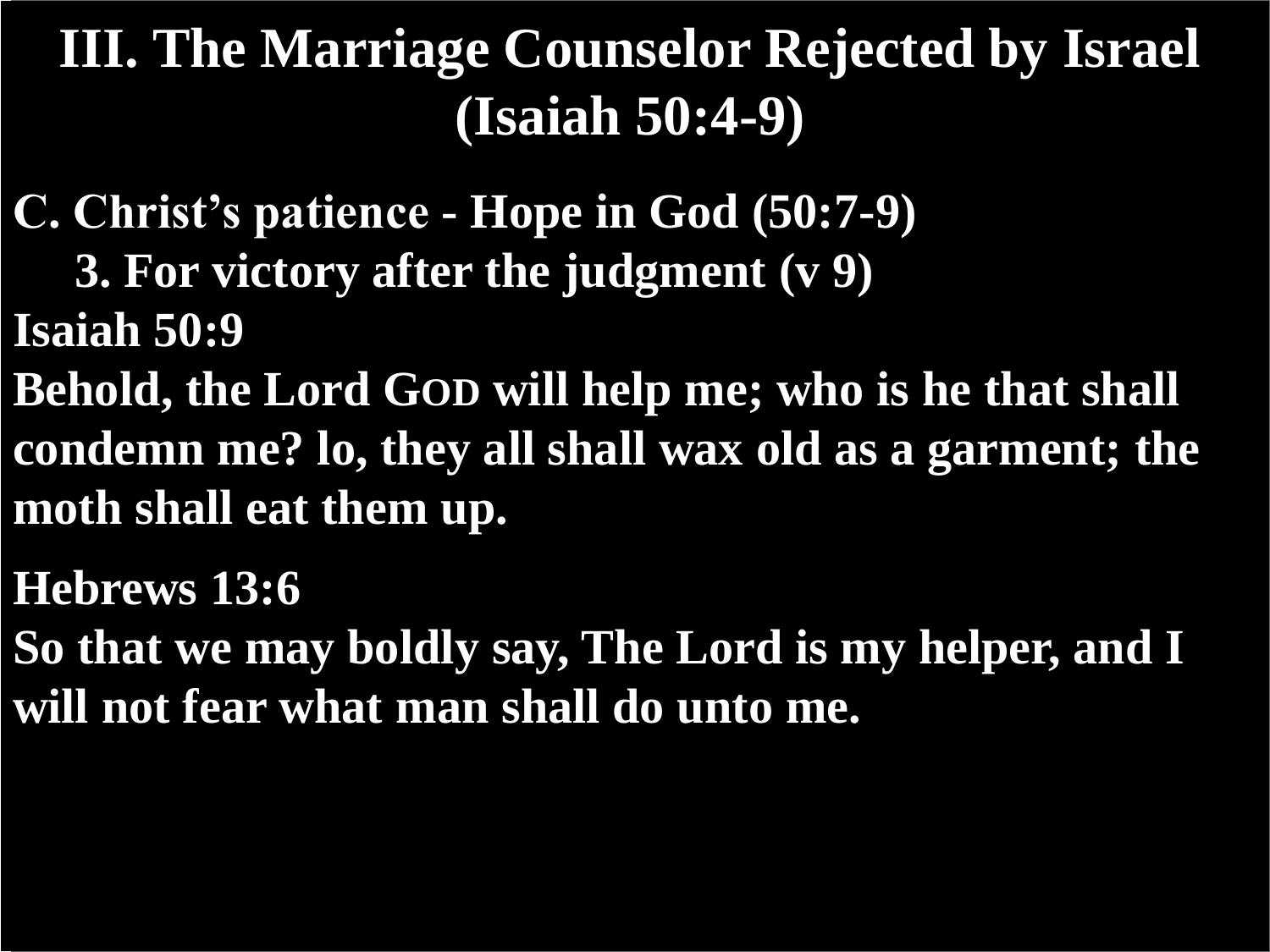#### **IV. A Choice for Reconciliation (Isaiah 50:10-11)**

- **A. Trust in God = Success (50:10) Isaiah 50:10**
- **Who is among you that feareth the LORD, that obeyeth the voice of his servant, that walketh in darkness, and hath no light? let him trust in the name of the LORD, and stay upon his God.**
- **B. Trust in yourselves = Sorrow (50:11) Isaiah 50:11**
- **Behold, all ye that kindle a fire, that compass yourselves about with sparks: walk in the light of your fire, and in the sparks that ye have kindled. This shall ye have of mine hand; ye shall lie down in sorrow.**